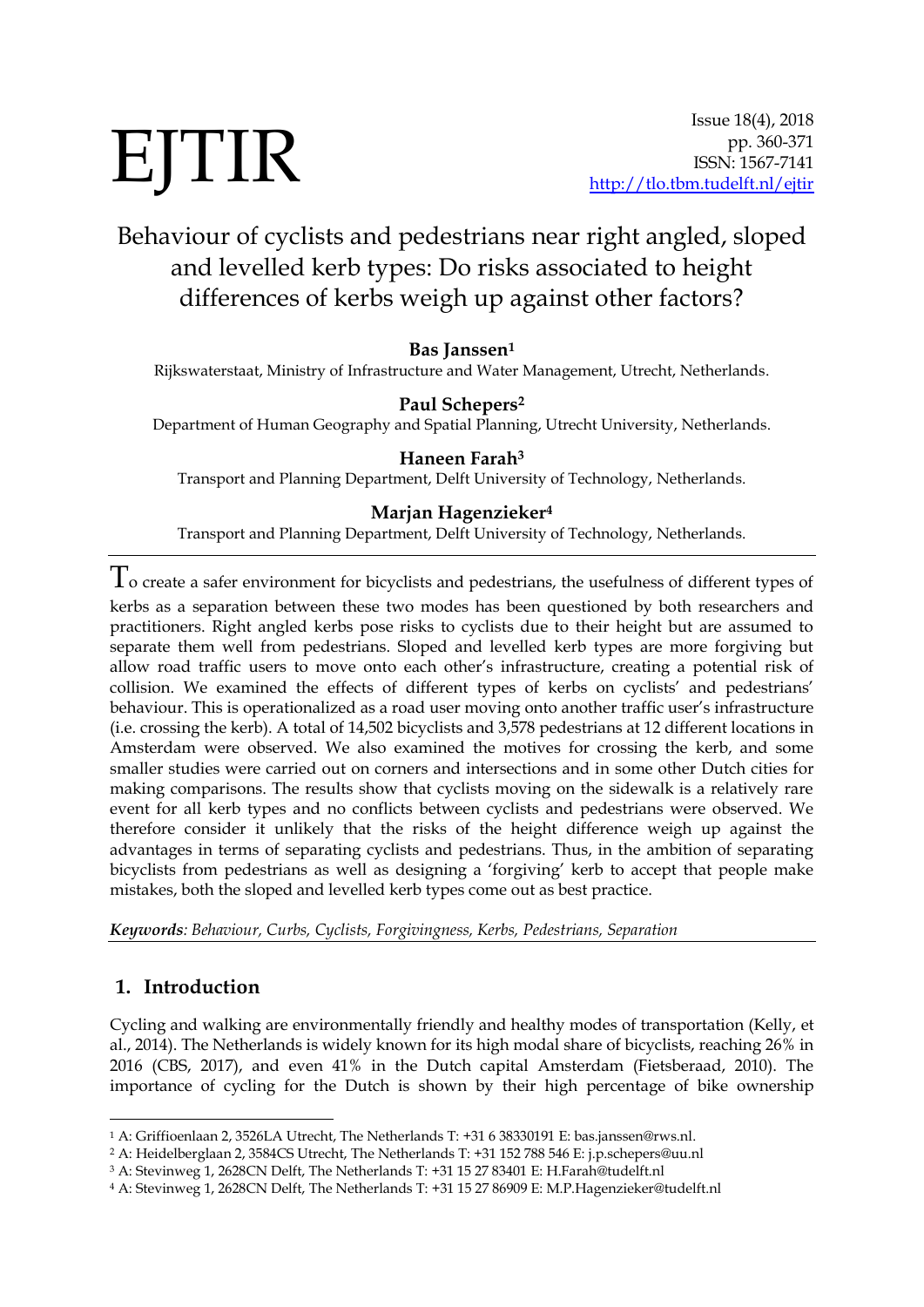#### EJTIR **18**(4), 2018, pp.360-371 361 Janssen, Schepers, Farah and Hagenzieker Behaviour of cyclists and pedestrians near right angled, sloped and levelled kerb types: Do risks associated to height differences of kerbs weigh up against other factors?

reaching 84%, by cycling tracks reaching over 35,000 kilometres of length (CBS, 2015) and half-ayear-longer life expectancy because of cycling (Fishman et al, 2015). Similarly, there is a significant percentage of trips in the Netherlands that are made by foot, reaching 19%, not even including before or after transport for the first and last mile (Spapé & Kalle, 2014).

However, cyclists and pedestrians are also vulnerable road users because of their unprotected state (Wegman & Aarts, 2006). Fatalities account for 26% of all traffic deaths worldwide (22% cyclist, 4% pedestrians; WHO, 2015). The Netherlands is a world leader in cycling safety (Schepers et al, 2017a), but the number of fatalities amongst cyclists is decreasing more slowly than other modes of transport (e.g. cars) and now constitutes 25% of all traffic deaths (CBS, 2016). The number of serious injuries in the Netherlands has been increasing in recent years constituting about 52% of all serious road injuries in 2017 (SWOV, 2017). Single-bicycle crashes (falls or collisions with obstacles) constitute the large majority of non-fatal bicycle crashes. Note that in contrast to cyclist falls, pedestrian falls are not included in the definition of a traffic accident because no vehicle was involved and therefore the resulting injuries and deaths are accordingly excluded from official statistics. Methorst et al. (2017) suggest that half of all Dutch pedestrian fatalities and the large majority of non-fatal pedestrian injuries in the Netherlands, Switzerland, and Austria, are due to falls.

By constructing bicycle tracks and sidewalks, vulnerable road users on road sections are separated from other traffic. This paper focuses on cycling and pedestrian safety related to kerbs (North American term: curbs) which are used to separate dedicated cyclists' tracks from pedestrians' sidewalks. Scientific research on this topic is lacking but field observations show that Dutch road authorities mostly use right angled or sloped kerbs with a height difference between the bicycle track and sidewalk surface that could reach up to 15cm, and sometimes only a visual separation without height difference, as illustrated in figure 1.



*Figure 1. Kerb types applied in the Netherlands (From left to right: right angled kerbs, sloped kerbs, levelled kerbs)*

Research on kerb safety is rare but the few studies that did address kerbs clearly show that its height introduces a risk to cyclists and pedestrians. A recent review study on pedestrian falls concluded that trip hazards such as kerbs play an important role in pedestrian falls (Schepers et al., 2017b). Kelsey et al. (2012) found that 6% of all outdoor falls among elderly occur while traversing kerbs when walking. Unfortunately, most studies on pedestrian falls do not specifically address kerb accidents, but include them in a broader category such as "sidewalk-, curb-, or street-accidents", comprising for instance 35% of outdoor falls in a study by Li et al., (2006). Similarly, only few studies on single-bicycle crashes report the share of kerb accidents. Schepers & Klein Wolt (2012) found that 21% of all single-bicycle crash victims rode off the cycling track and two-thirds of those hit a kerb. In Sweden, Umeå, Nyberg et al (1996) investigated single-bicycle crashes in which road factors were deemed to play a role. Half of all single accidents were related to road factors and kerbs played a role in 20% of those accidents (i.e. some 10% of all single-bicycle crashes). Also Babul et al. (2010) found that 9-16% of bicycle related accidents in the Canadian cities of Toronto and Vancouver were related to kerbs, fences and barriers. In a more qualitative study, Schepers (2008) found higher but also lower kerbs (only a few centimetres high) to be involved in single-bicycle crashes. Although difficult to quantify,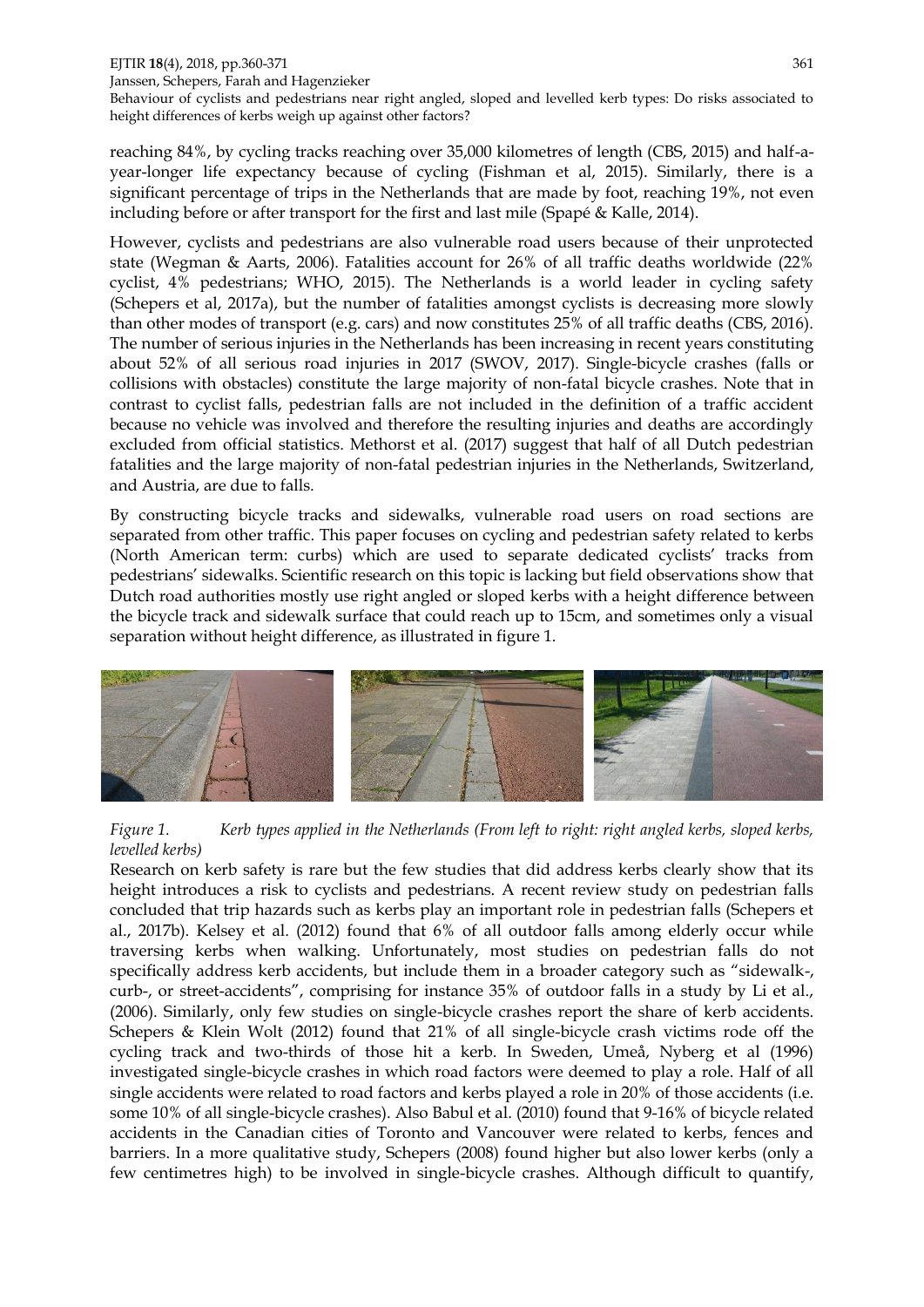EJTIR **18**(4), 2018, pp.360-371 362 Janssen, Schepers, Farah and Hagenzieker Behaviour of cyclists and pedestrians near right angled, sloped and levelled kerb types: Do risks associated to height differences of kerbs weigh up against other factors?

research clearly shows that kerbs introduce a safety hazard to both cyclists and pedestrians. Indepth accident studies related to the kerb design were not found in the literature.

The risk of falls, introduced by right angled and sloped kerbs, raises the question of whether these kerbs have clear advantages in terms of reducing the risk of collisions between pedestrians and cyclists compared to a level separation between bicycle tracks and sidewalks. Although different kerb types with a height differences are commonplace in practice, no studies were found examining whether the advantages of this design solution outweigh the risks. Therefore, this study sets out to relate kerb design to the level of compliance of cyclists and pedestrians (to what extent do they use cycle tracks and sidewalks without traversing the kerb to enter each other's space) and potential conflicts in case of non-compliance. Mixed use paths without any formal separation are excluded from this study. The general research question we aimed to answer was whether the different types of kerbs are associated with differences in road user behaviour of cyclists and pedestrians.

After a literature review on the kerb design (section 2) and explaining the research methodology in section 3, this paper is split up in two studies. Study I is a large scale observational study at straight road sections in Amsterdam, as this city is known for its high volumes of cyclists and pedestrians. Study II is a small scale observational study in both Amsterdam and other Dutch cities with different volumes of cyclists and pedestrians which includes both straight road sections and intersections.

## **2. Literature review on kerb design**

Research on the kerb design related to the behaviour of traffic users is limited and rarely goes into detail of different kerb types. Fietsberaad (2005) is the only research known in which the mixed use of bicyclist and pedestrian infrastructure was examined in relation to some kerb types. The results were based on 91 case studies in pedestrian areas (not bicycle tracks). The study shows that the separation between cyclists and pedestrians is - amongst other variables dependent on the number of pedestrians and the width of the sidewalk. For high pedestrian intensities (>200 pedestrians per hour per width), a separation with height difference is preferred. It also shows that cyclists lower their speed, or even dismount their bikes and take other avoiding actions when pedestrian densities are high. This study did not investigate to what extent different kerb types lead to a different number of conflicts, how the results would differ for other areas (e.g. in residential areas, cycling tracks, intersections), and what the suggested solution would be for high numbers of bicyclists in particular areas.

Svensson et al. (2007) investigated to what extent pedestrians and bicyclists keep to their sides based on 107 locations, and how this is affected by different ground materials, separation measures, road widths, traffic flows, road markings and surroundings. The results of this study show that these design features are important, and that many variables affect the behaviour of pedestrians and cyclists in keeping their sides, but it does not go into detail regarding to what type of kerb should be applied.

Research by Nemire et al. (2016) shows that a height difference of only 6mm can present a hazard to healthy pedestrians. In terms of slope, the same research suggests to design a slope no greater than 1:2 (rise:run), based on American national standards (Council of American Building Officials, 1992). However, no research was found on what slope is specifically most useful for kerbs.

A separation of cyclists and pedestrians is suggested by the United States Access Board (2017). Clearly visible separation elements such as white markings are recommended. Visibility factors are more important for older or partially sighted people who have more problems seeing and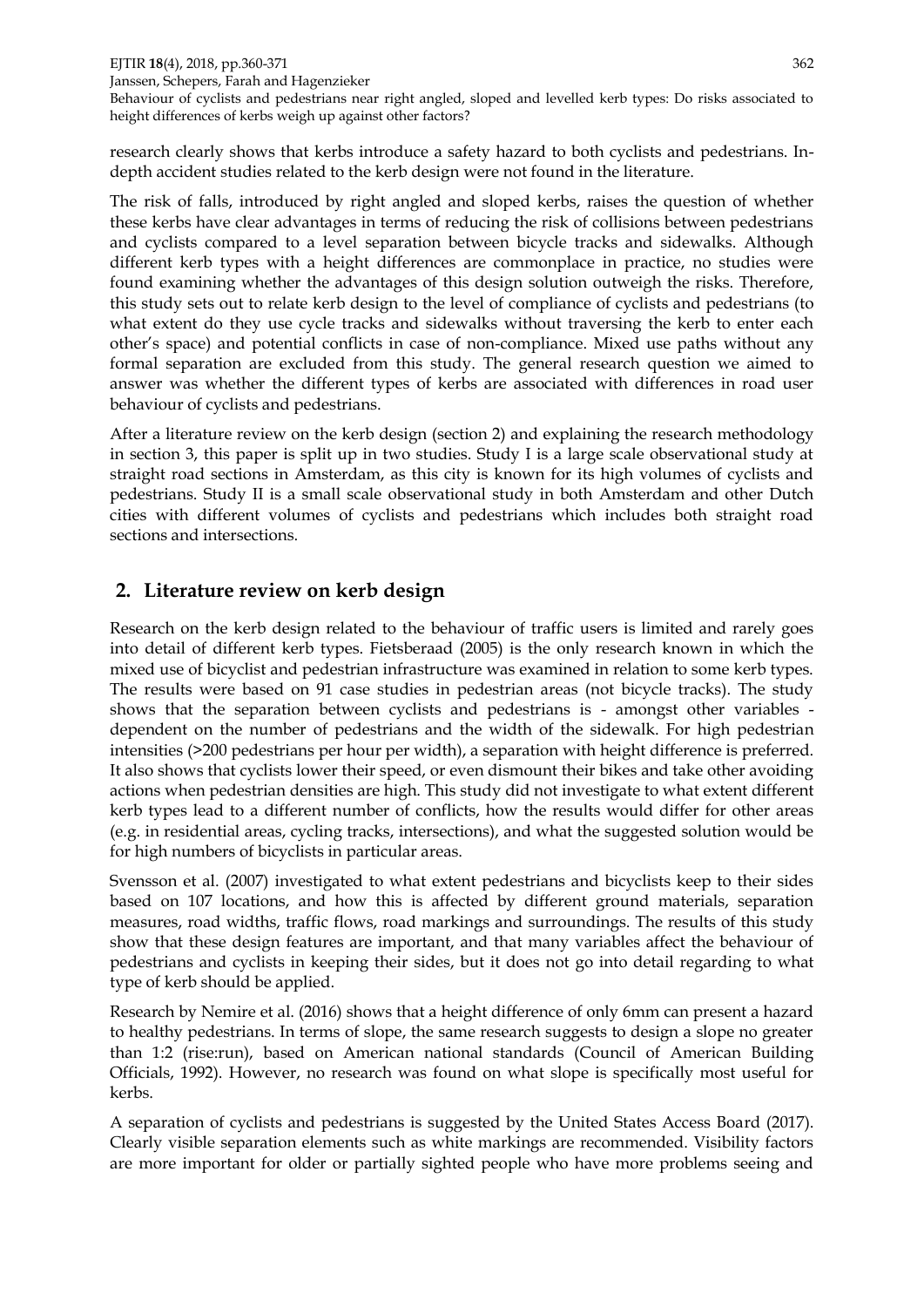hearing other modes of traffic. A reported issue for older road users is the limited awareness of passing cyclists, who are relatively quiet when moving around.

# **3. Research methodology**

Section 3.1 describes how data is gathered and how the kerb is translated into a researchable object. All possible related variables are explored and defined in section 3.2. Section 3.3 explains how the gathered data is analysed and how the behaviour is coded into measurable terms.

#### *3.1 Data collection method*

Data was gathered using an observational study on kerbs by means of video camera recordings. For study I, observations were carried out on 12 locations in the city of Amsterdam. For collecting enough data, each location was filmed for two hours (four locations from 08:00 to 10:00, four from 12:00-14:00, and four from 16:00 to 18:00) for a straight road stretch of 30 meters. Locations were chosen such as to have a limited amount of variability in the infrastructural design (e.g. related to width, colours, obstructions). This study only considered locations within built-up areas, and bicycle-pedestrian infrastructure that is physically separated from car traffic.

The behaviour of cyclists could be different in corners and intersections and for other Dutch cities. Study II checks whether these situations lead to different results from those of Study I. For the study on corners and intersections, 11 more locations in Amsterdam were observed for one hour per location.

For the study in other Dutch cities, an additional 8 locations in four other cities were observed for one hour per location. The other cities were chosen based on a clear difference in terms of population, intensities and bicycle infrastructure from Amsterdam. The selected cities were Arnhem, Delft, Eindhoven and Venlo.

To differentiate the kerb types, the following three definitions apply (see figure 1):

• Right kerb: A right angled  $(\sim 90^{\circ})$  edge or design element physically and optically separating pedestrians from bicyclists.

The right angle has a significant vertical height difference which is the key design element that differentiates this kerb from others. In practice, bicyclists are unable to ride up this type of kerbs without substantial physical effort, correct angle, and a certain speed.

 Sloped kerb: An obtuse angled (>90° and <180°) edge or design element physically and optically separating pedestrians from bicyclists.

This slope enables bicyclists to ride up the kerb without much effort in comparison to the right kerb.

 Levelled (flush) kerb: A visual separation (e.g. line or difference in colour or texture) without a height difference, optically separating pedestrians from bicyclists.

#### *3.2 Variables*

Within the scope of this study, it was not possible to collect sufficient observational data related to accidents (incident resulting in damage or injury) or near-accidents (incident that could have resulted in damage or injury under slightly different circumstances), since these are rare events. Therefore, the study focused on the question to what extent a road user moves into another road user's space for different kerb types. For cyclists, this behaviour is referred to as 'Cyclist On Sidewalk' (COS), and for pedestrians this is referred to as Pedestrian On Bicycle track (POB). Table 1 below summarizes the different variables that were considered in this study.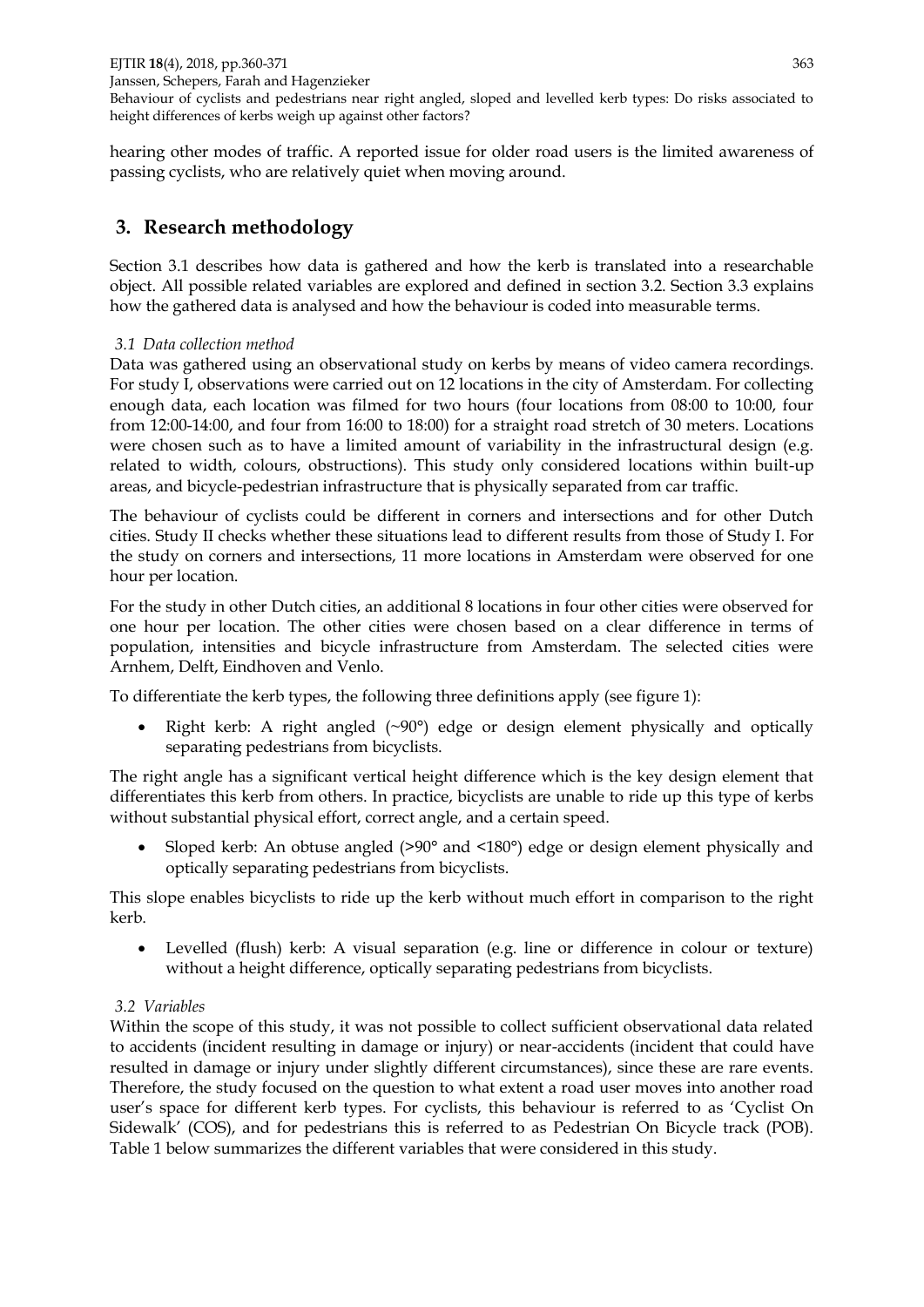height differences of kerbs weigh up against other factors?

| Variable name                                                     | Variable Type | Categories               |  |  |  |
|-------------------------------------------------------------------|---------------|--------------------------|--|--|--|
| Dependent variables                                               |               |                          |  |  |  |
| Cyclist On Sidewalk (COS)                                         | Nominal       |                          |  |  |  |
| Pedestrian On Bicycle track (POB)                                 | Nominal       |                          |  |  |  |
|                                                                   |               |                          |  |  |  |
| Independent variables                                             |               |                          |  |  |  |
| Colour Contrast                                                   | Dichotomous   | 0 if LRV<30; 1if LRV>30* |  |  |  |
|                                                                   |               |                          |  |  |  |
| Kerb Height (cm)                                                  | Continuous    |                          |  |  |  |
| Kerb slope (degrees)                                              | Continuous    |                          |  |  |  |
| Kerb type                                                         | Nominal       | 0 if Right               |  |  |  |
|                                                                   |               | 1 if Sloped              |  |  |  |
|                                                                   |               | 2 if Levelled            |  |  |  |
| Obstructions and installations                                    | Dichotomous   | $0$ if none              |  |  |  |
|                                                                   |               | 1 if one obstruction     |  |  |  |
| One- or Two-way bicycle track                                     | Dichotomous   | $0$ =one-way             |  |  |  |
|                                                                   |               | $1 = two-way$            |  |  |  |
| Traffic intensities (n)                                           | Continuous    |                          |  |  |  |
| Width bicycle path (cm)                                           | Continuous    |                          |  |  |  |
| Width Sidewalk (cm)                                               | Continuous    |                          |  |  |  |
| Width shoulder (cm)                                               | Continuous    |                          |  |  |  |
| *LRV = Light Reflectance Value; see text for further explanation. |               |                          |  |  |  |

#### **Table 1. Included variables (dependent and independent).**

The colour difference between the bicycle track and kerb was measured on a Light Reflectance Value (LRV) scale. The research tool for assessing the LRV was applied on the camera images, measuring the brightness of a combined set of pixels. For simplicity reasons, the LRV was not measured on continuous scale but on a dichotomous scale, using 30 LRV as a threshold necessary for spatial orientation (ISO215442).

All study locations should have no, or as little as possible, obstructions and installations. This eliminates these objects from the research. However, for some locations it was not possible to clear all obstructions. The obstructions and installations could be reduced to locations in which none or just one obstruction was present. This enabled taking this variable into account in a dichotomous way.

#### *3.3 Data analysis method*

The video data was manually analysed and coded into researchable terms. To measure whether the kerb type was a significant contributing variable, a binomial logistic regression was used. The dependent variable was a 'cyclist on the sidewalk' (COS) with 1 (cyclist moved onto the sidewalk) and 0 (cyclist did not move onto the sidewalk). For the pedestrians, the dependent variable used was a 'pedestrian on the bicycle track' (POB) with 1 (pedestrian moved onto the sidewalk) and 0 (pedestrian did not move onto the sidewalk). A similar research method was used for the non-Amsterdam cities and the research on corners and intersections. Statistical tests were carried out to examine whether significant relations exist between the variables.

The collected data allowed for more elaborate analysis. The motives for a COS were analysed as well by observing the video material. Also, an additional proximity analysis was performed for a sample of 3,761 cyclists. Based on the video recordings, cyclists were rated into 4 categories related to the proximity of other cyclists, which are: 0 cyclists within 1m, 1 cyclist within 1m, 2 cyclists within 1m, or 3 cyclists within 1m. By including this variable, it would be possible to analyse how this relates to the proximity of COS specific cases, and whether other cyclists influence this behaviour.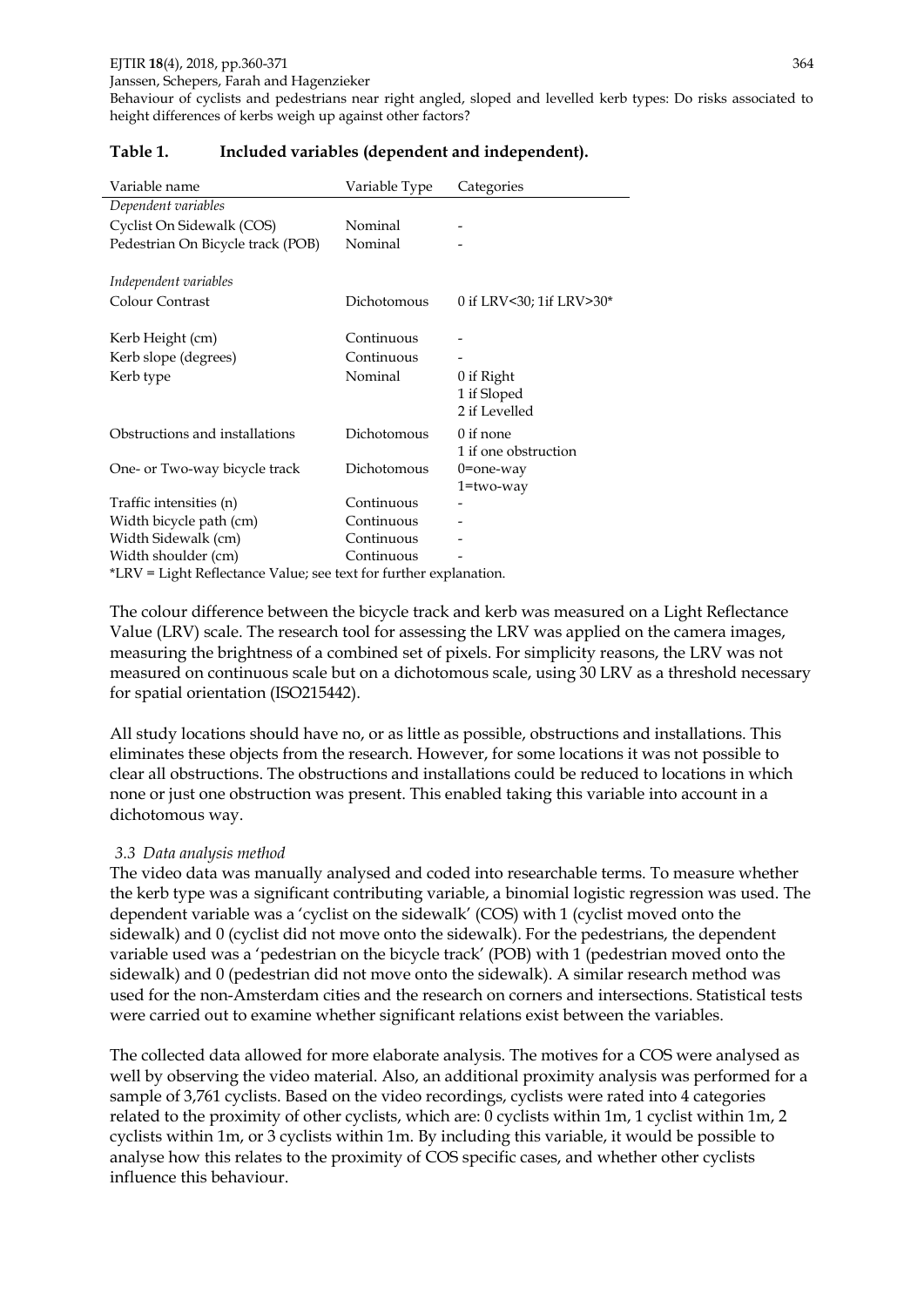Janssen, Schepers, Farah and Hagenzieker

Behaviour of cyclists and pedestrians near right angled, sloped and levelled kerb types: Do risks associated to height differences of kerbs weigh up against other factors?

# **4. Results study I**

This section presents the results of Study I. First, a general overview is given. The next sections discuss the results regarding bicyclists (4.1), COS motives (4.2) and pedestrians (4.3).

The overall results of the video observations in Amsterdam are presented in table 2. These results show the total number of observed cyclists and pedestrians, sorted by kerb type, and the number of identified COS and POB. In total, 42 COS and 120 POB cases were observed.

|             | Right       | Sloped      | Levelled      | Total        |
|-------------|-------------|-------------|---------------|--------------|
| Cyclists    | 4445        | 5332        | 4725          | 14502        |
| COS         | $1(0.02\%)$ | $5(0.09\%)$ | 36 (0.76%)    | $42(0.3\%)$  |
| Pedestrians | 1228        | 569         | 1781          | 3578         |
| POB         | 7(0.57%)    | $2(0.35\%)$ | $111(6.23\%)$ | $120(3.4\%)$ |

#### **Table 2. Frequency table per kerb and user type. (COS = Cyclist On Sidewalk)**

#### *4.1 Bicyclists*

From the total amount of 14,502 cyclists, 42 COS cases were observed (0.3%), of which most (36/42) occurred in the levelled kerb type category. A binomial logistic regression was performed which takes into account the effects of all included variables on the likelihood of cyclists moving onto the sidewalk (COS). The estimation results of this model are presented in Table 3. The binomial logistic regression model was statistically significant,  $\chi$ 2(8) = 54,581; p < .005. The kerb type was found as the only statistically significant variable. Other factors such as the width of the sidewalk or the colour contrast were not found to have a significant impact on the likelihood of a cyclist to move onto the sidewalk. No risky encounters or (near-) accidents were observed.

#### **Table 3. Results of the logistic regression between COS and all included independent variables.**

| Variable                             | B        | S.E.  | Sig.  | Odds ratio   |
|--------------------------------------|----------|-------|-------|--------------|
| Kerb Type (ref.) (levelled)          |          |       |       | $\mathbf{1}$ |
| Kerb Type (1) (right)                | $-3.442$ | 1.253 | 0.006 | 0.032        |
| Kerb Type (2) (sloped)               | $-2.386$ | 1.107 | 0.031 | 0.092        |
| Width of Sidewalk                    | 0.000    | 0.001 | 0.412 | 1.000        |
| Width of Bike track                  | 0.002    | 0.003 | 0.520 | 1.002        |
| Width of Shoulder (if accessible)    | 0.000    | 0.001 | 0.917 | 1.000        |
| One way or two way $(1)$             | $-0.568$ | 1.820 | 0.755 | 0.567        |
| One way or two way (ref.)            |          |       |       | 1            |
| Presence of Colour contrast(1)       | 0.743    | 1.038 | 0.475 | 2.101        |
| Presence of Colour contrast (ref.)   |          |       |       | 1            |
| Obstructions or Installations(1)     | $-0.102$ | 1.272 | 0.936 | 0.903        |
| Obstructions or Installations (ref.) |          |       |       | $\mathbf{1}$ |
| Constant                             | $-6.477$ | 3.061 | 0.034 | 0.002        |

#### *4.2 COS motives*

From the video analysis, 42 cases out of 14,502 were found in which a cyclist moved onto the sidewalk. For these specific cases, a qualitative analysis was conducted to see what might be the reasons for COS behaviour. Data on the possible "motives" of cyclists to move onto the sidewalk was gathered by observing the video material, and the 42 COS cases in particular. The most common reason for cycling on the sidewalk appeared to be passing another cyclist (6 cases),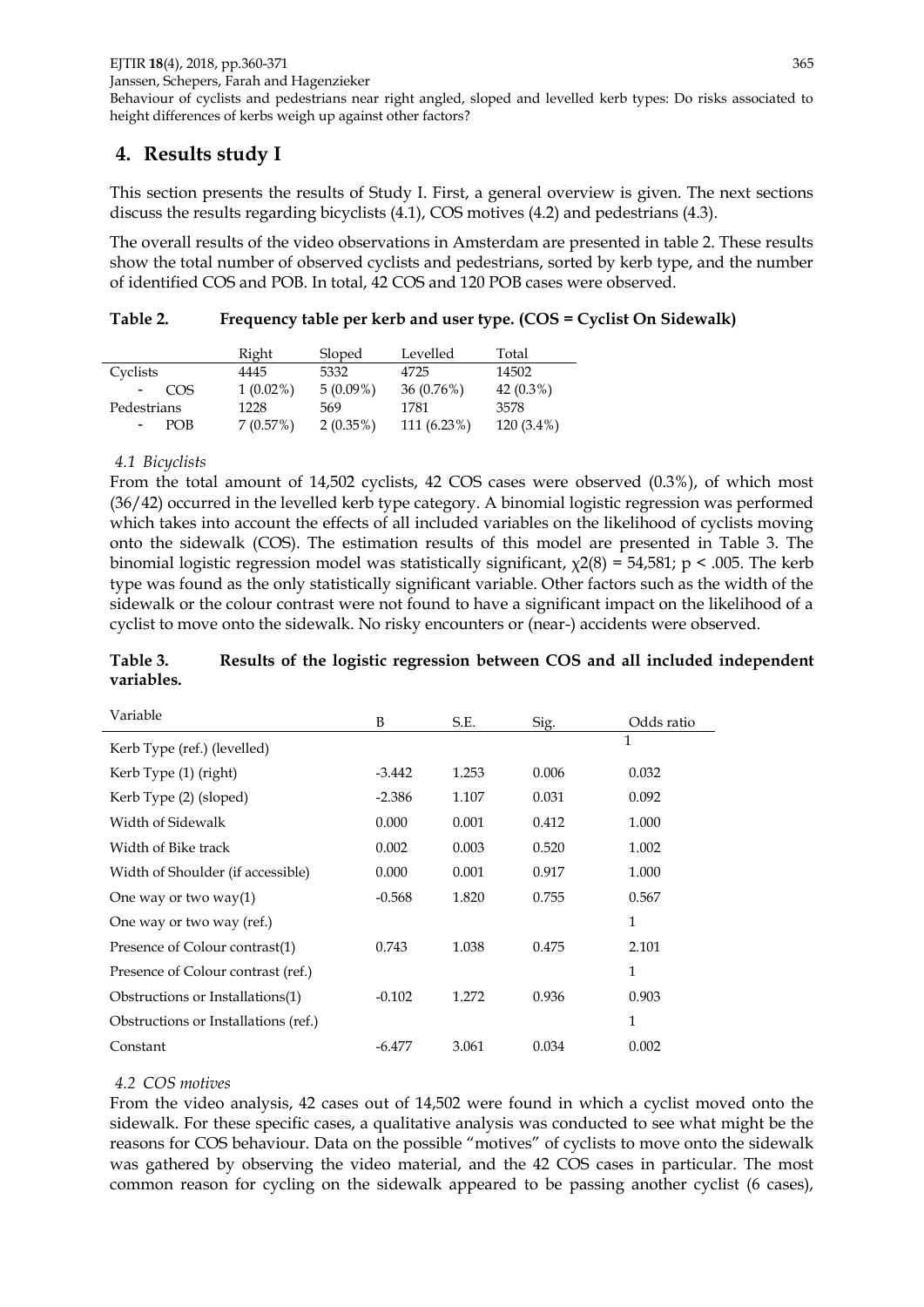#### EJTIR **18**(4), 2018, pp.360-371 366 Janssen, Schepers, Farah and Hagenzieker

Behaviour of cyclists and pedestrians near right angled, sloped and levelled kerb types: Do risks associated to height differences of kerbs weigh up against other factors?

coming to a complete stop on the sidewalk to check their phone (4 cases), or to turn left or right (3 cases). In two cases the COS movement could be related to safety, because the cyclist avoided another cyclist and as a result avoided a possible collision. In both these cases, the sloped or levelled kerb assisted the cyclist in moving away from the bicycle track, avoiding a possible collision with the other cyclist. No further risky encounters or (near-) incidents following a COS or POB were observed.

In most cases however, the COS movement was unclear (22 out of 42), meaning that cyclists did not necessarily go onto the sidewalk for a particular (observable) reason, or they might not even be aware of it. Although it is not possible to give a clear categorisation, observations of unclear behaviour relate to the possibility of moving more freely due to the flexibility that the levelled or sloped kerb offers. Some cases relate to somewhat playful behaviour of cyclists, or people that cycle next to each other and want to make use of the sidewalk so they can both move more freely. These reasons are however very hard to identify, and it is unclear what the actual motives for cycling on the sidewalk are. Therefore, these examples are therefore categorised as 'unclear'.

A motive for COS might also be related to the proximity of other cyclists. By studying the same dataset, it was shown that in 24 out of the 42 COS cases (57%), at least one cyclist was within a distance of 1m from the subject cyclist. All in all, the number of other cyclists that were in their proximity was 1,296 out of 3,761 (35%).

When comparing both figures, it becomes clear that the number of cases in which other cyclists were within 1m was greater for the specific COS cases than the average (57% vs 34.5%). This difference is statistically significant ( $z = 2.83$ ;  $p < 0.005$ ) at 95% confidence interval (2-tailed).

#### *4.3 Pedestrians*

120 POB cases were observed of the 3,578 pedestrians observed in total (3.4%). The levelled kerb type had the largest share of POB's. A binomial logistic regression was performed to test the effects of all included variables on the likelihood of a POB. The logistic regression model was statistically significant,  $\chi^2(8) = 1321.317$ ; p < .0005. The levelled kerb type was taken as a reference. The results of the logistic regression (see Table 4), show that the levelled and sloped kerb type are not significantly correlated to the POB cases. No risky encounters or (near-) accidents were observed.

| Variable                             | B        | S.E.  | Sig.  | Odds ratio |
|--------------------------------------|----------|-------|-------|------------|
| Kerb Type (ref) (levelled)           |          |       |       | 1          |
| Kerb Type(1) (right)                 | $-3.852$ | 1.737 | 0.027 | 0.021      |
| Kerb Type(2) (sloped)                | 1.295    | 2.944 | 0.660 | 3.652      |
| Width of Sidewalk                    | 0.004    | 0.002 | 0.122 | 1.004      |
| Width of Bike track                  | $-0.018$ | 0.010 | 0.091 | 0.983      |
| Width of Shoulder (if accessible)    | 0.002    | 0.002 | 0.297 | 1.002      |
| One way or two way $(1)$             | 9.890    | 6.755 | 0.143 | 19733.063  |
| One way or two way (ref.)            |          |       |       | 1          |
| Presence of Colour contrast(1)       | $-4.321$ | 3.280 | 0.188 | 0.013      |
| Presence of Colour contrast (ref.)   |          |       |       | 1          |
| Obstructions or Installations(1)     | -2.113   | 2.787 | 0.448 | 0.121      |
| Obstructions or Installations (ref.) |          |       |       | 1          |
| Constant                             | 11.486   | 8.409 | .172  | 97302.841  |

#### **Table 4. Results of the logistic regression that is used to relate the POB (Pedestrian On Bicycle track) with all related variables**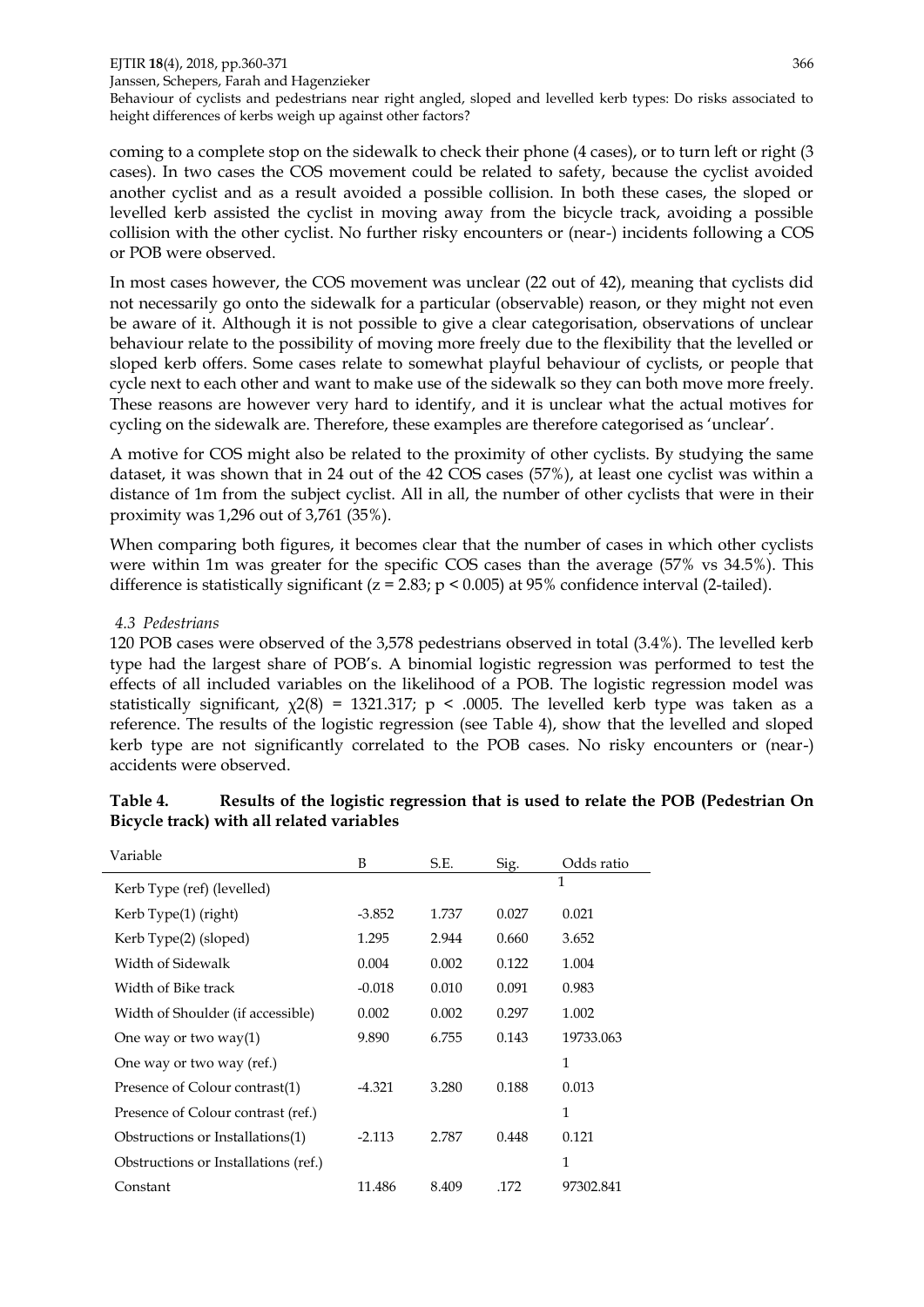Behaviour of cyclists and pedestrians near right angled, sloped and levelled kerb types: Do risks associated to height differences of kerbs weigh up against other factors?

# **5. Results Study II**

Study II examined the generalizability of Study I results. Section 5.1 presents the results of the research on corners and intersections, and section 5.2 presents the results of the observations in other Dutch cities, and compares these to the results from Amsterdam in Study I.

#### *5.1 Results corners and intersections*

The results from the analysis on corners and intersections in Amsterdam are shown in Table 5.

| Cyclists observed |      | COS. | $\%$  | Corrected* |
|-------------------|------|------|-------|------------|
| Levelled          | 949  | 16   | 1.7%  | (1.7%)     |
| Sloped            | 300  | 31   | 10.3% | 2.7%       |
| Right             | 229  | .57  | 24,9% | 4.3%       |
| Total             | 1478 | 104  | 7.0%  |            |

**Table 5. Results corners and intersections**

\*Most locations near sloped and right angled kerbs are also near pedestrian crossings. A cyclist then has the possibility to cut off corners by using the levelled edges, designed for (ambulatory) pedestrians. The corrected values show the number of COS excluding the COS cases at pedestrian crossings.

It is important to note that even though a high percentage of COS was measured, no (near-) accidents (incidents resulting in or could have resulted in damage or injury under slightly different circumstances) were observed. Looking at the difference between the corrected and notcorrected percentages, a relatively high percentage took a shortcut via the sidewalk when levelled edges were applied for pedestrians at corners and intersections. Table 6 shows the results of both studies on straight roads and on the corners and intersections.

#### **Table 6. Comparison of %COS between straight roads and corners & intersections.**

| % COS    | Straight road | Corners and<br>intersections | Corners and<br>intersections |
|----------|---------------|------------------------------|------------------------------|
|          |               |                              | (corrected)                  |
| Levelled | 0.76%         | 1.7%                         | 1.7%                         |
| Sloped   | $0.09\%$      | 10.3%                        | 2.7%                         |
| Right    | 0.02%         | 24.9%                        | 4.3%                         |

This table indicates that cyclist behaviour near corners and intersections was very different from that on straight road sections. In general, much more cyclists took the shortcut via the sidewalk when they were in a corner or intersection, even when the numbers are corrected for levelled edges designed for pedestrians. These results are further discussed in the discussion section.

#### *5.2 Results compared to other Dutch cities*

The results of the observations in other cities than Amsterdam are shown in Table 7. The right angled kerb type is not included in this part since the main Amsterdam study revealed that COS and POB were very rare and did not show any difference.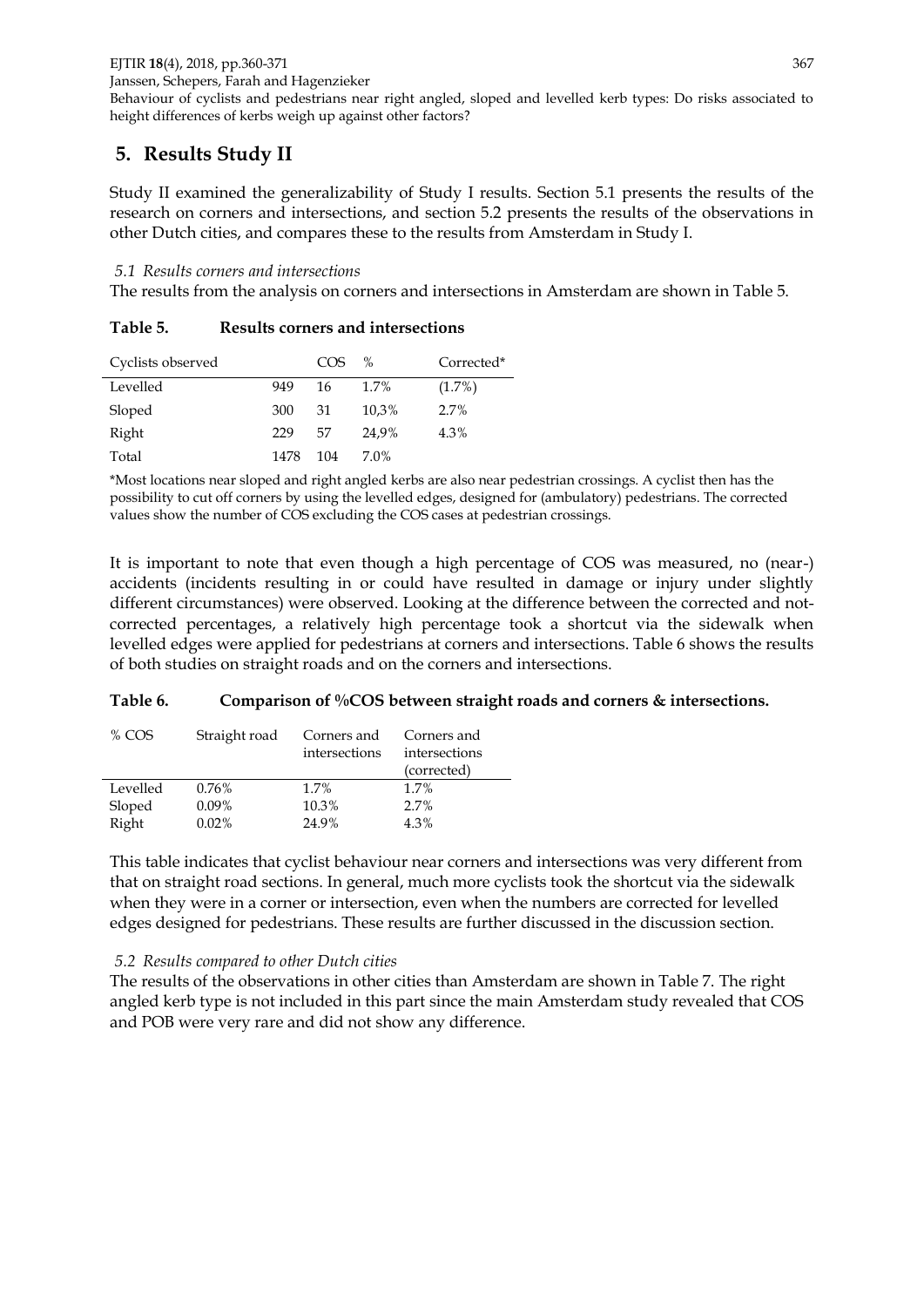Janssen, Schepers, Farah and Hagenzieker

Behaviour of cyclists and pedestrians near right angled, sloped and levelled kerb types: Do risks associated to height differences of kerbs weigh up against other factors?

|              | Cyclists<br>observed | COS | %       | Pedestrians<br>observed | <b>POB</b> | %        |
|--------------|----------------------|-----|---------|-------------------------|------------|----------|
| Sloped       |                      |     |         |                         |            |          |
| Amsterdam    | 5332                 | 5   | $0.1\%$ | 569                     | 2          | 0.4%     |
| Other cities | 667                  | 6   | $0.9\%$ | 206                     | 1          | 0.5%     |
| Levelled     |                      |     |         |                         |            |          |
| Amsterdam    | 4725                 | 36  | 0.8%    | 1781                    | 111        | 6.2%     |
| Other cities | 371                  | 28  | 7.5%    | 546                     | 56         | $10.2\%$ |

#### **Table 7. Results compared to other Dutch cities**

The results show both differences as well as similarities. Differences can be found in the relative number of COS between Amsterdam and the other cities. COS occurred almost 10 times as often in other cities than in Amsterdam. A similarity can be found in the difference between sloped and levelled kerb types. For both Amsterdam and other cities, the levelled kerb had more COS and POB than the sloped kerb type.

## **6. Discussion**

In the present study we aimed to answer whether the different types of kerbs are associated with differences in road user behaviour of cyclists and pedestrians. A significant relation was found between the COS behaviour and the kerb types: most cyclists on the sidewalk were observed in the levelled kerb type category, and the kerb type was found to be the only statistically significant variable related to the COS cases. None of the other variables included in the analysis affected the behaviour of cyclists (e.g. width of sidewalk or presence of colour contrast). The proximity of other cyclists played a role as well. Cyclists often moved to the sidewalk when at least one cyclist was within a distance of 1m from the subject cyclist. This happened in about half of the observed COS cases.

For pedestrians, the levelled kerb type had the largest share of pedestrians observed on the bicycles track, but the levelled and sloped kerb types were not significantly correlated to the POB cases. The study showed no significant differences between how often pedestrians were observed on the bicycle track and the various kerb types and therefore follow-up studies were not executed. Since the POB variable did not reach significance in the statistical tests, no further conclusions can be formulated related to pedestrian behaviour. Probably (other) infrastructure characteristics are of a higher influence than the kerb type.

The results from the corners and intersections differed from those of straight road sections. It is, however, harder to relate the results of the corners and intersections to specific variables because more variables affect the behaviour (e.g. type of corner, length, sharpness of turns, entrances of buildings) than is the case on straight road sections. The results are therefore hard to analyse and compare. What does become clear is that cyclists move onto the sidewalk more often than on straight road sections. Cutting off corners is a common behaviour, even when a right angled kerb type is applied. At most locations with right angled kerbs, there are lower edges at pedestrian crossings which allow cyclists moving onto the sidewalk more easily. High intensities of cyclists waiting at a traffic light increased the number of COS at intersections.

Differences were found between the observations conducted in Amsterdam and the other Dutch cities. The dataset obtained in the other cities was much smaller than Amsterdam, and included more variation in terms of infrastructure. Results from these sections should thus be treated with care, and future larger scale research in some other cities is needed to come up with more definitive answers. In the other Dutch cities included in this study COS occurred more often than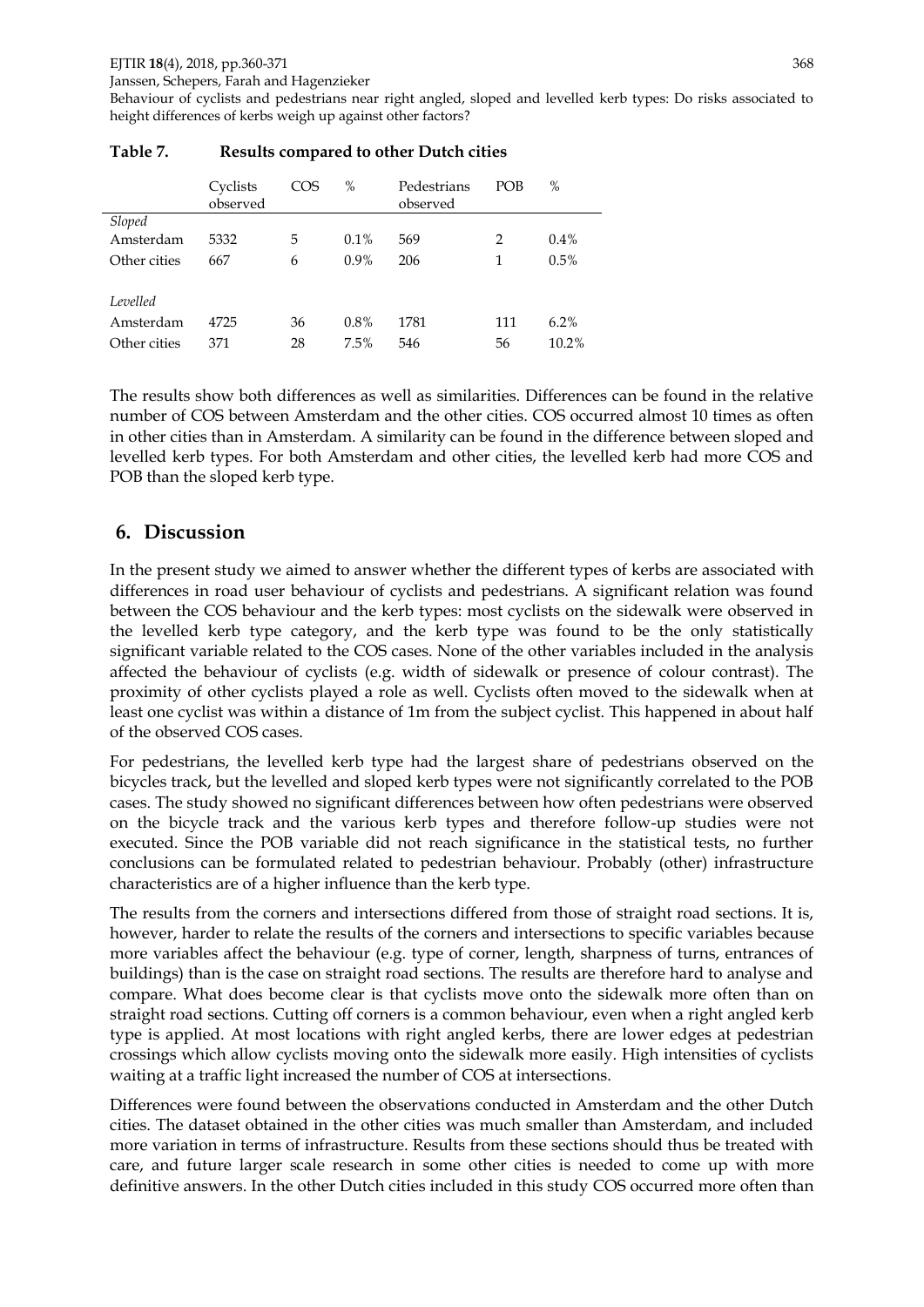#### EJTIR **18**(4), 2018, pp.360-371 369

Janssen, Schepers, Farah and Hagenzieker Behaviour of cyclists and pedestrians near right angled, sloped and levelled kerb types: Do risks associated to

height differences of kerbs weigh up against other factors? in Amsterdam. No direct reason could be found for this difference. A possible explanation is that quiet streets (low traffic intensities) give road users the opportunity to move more 'freely', since there is a lower risk of coming across other traffic to collide with. Or, the other way around, cyclists and pedestrians might prefer to cycle and walk on dedicated infrastructure when the

traffic intensities around them become higher in order to avoid a collision. Despite the increase in the number of cyclists that moved onto the sidewalk, also in the other cities no (near-) accidents were encountered. In both Amsterdam and the other cities similar results with regard to kerb type were observed: the levelled kerb had more COS and POB than the sloped kerb type.

The results show that COS is a relatively rare action and that forgiving kerb types separate almost equally well as a right angled kerb. In our study no risky encounters or (near-) accidents were observed. A subjective safety session with 25 participants in the age group '60 and older' (Rijkswaterstaat, 2017) also supports the argument of using forgiving kerb types. The study revealed that participants felt safe and had mostly positive feelings towards the levelled and sloped kerb types. They are forgiving for cyclists, but also support diverting to the sidewalk or bicycle track just in case something happens. An additional accessibility benefit is created for e.g. wheelchairs and buggies.

In this study we have focused on the behaviour on kerbs in relation to traffic safety. However, also other aspects are of importance. Whenever new kerbs are designed, all other functions of kerbs (e.g. constructive, accessibility) should also be considered. We studied behavioural aspects of road users near different kerb types. No (near) accidents were observed and we used previous research as reported in the literature to relate our findings to the safety of different types of kerbs. Furthermore, this study only addressed situations that were physically separated from motorised traffic, excluding the behaviour of cars / car drivers. These can be considered limitations of the study. Nevertheless, our findings revealed new and relevant insights with regard to behaviour of cyclists near kerbs.

#### *6.1 Transferability of findings*

Contextual factors within the observations were kept stable as much as possible. This allowed combining and then comparing the kerb types within Amsterdam and the other Dutch cities. For comparing situations on an international scale, Amsterdam might have some city-specific characteristics that make it hard to generalize our findings. One of the factors is the high number of bicyclists and pedestrians. Intensities like these might only be found in for instance Antwerp, Copenhagen, or Munich. Such cities can benefit from our results when (re-) designing their streets. For cities with lower intensities of cyclists, the application of forgiving kerb types can still be advised given that no (near-) accidents were found, also for the other less busy Dutch cities. Whether the forgiving kerb type functions as a good separation in such situations is then yet another discussion that will depend on the case-specific demands and characteristics.

# **7. Conclusion**

The primary goal of this research was to find out how different types of kerbs, varying in slope, relate to the behaviour of cyclists and pedestrians. Available literature shows that right angled kerbs are usually not preferred or recommended since they do not allow cyclists to make mistakes, in other words, they are not forgiving. As was expected, the study showed that right angled kerbs (0.01% COS) separate bicyclists from pedestrians better than sloped and levelled kerbs. However, both the sloped (0.09% COS) and levelled (0.76% COS) kerbs show relatively low amounts of COS as well. All kerb types thus prove to function well in terms of separating cyclists and pedestrians.

COS behaviour increases at corners and intersections. Cyclists cut off corners when space allows them to (i.e. when there are no pedestrians). The observations performed in other Dutch cities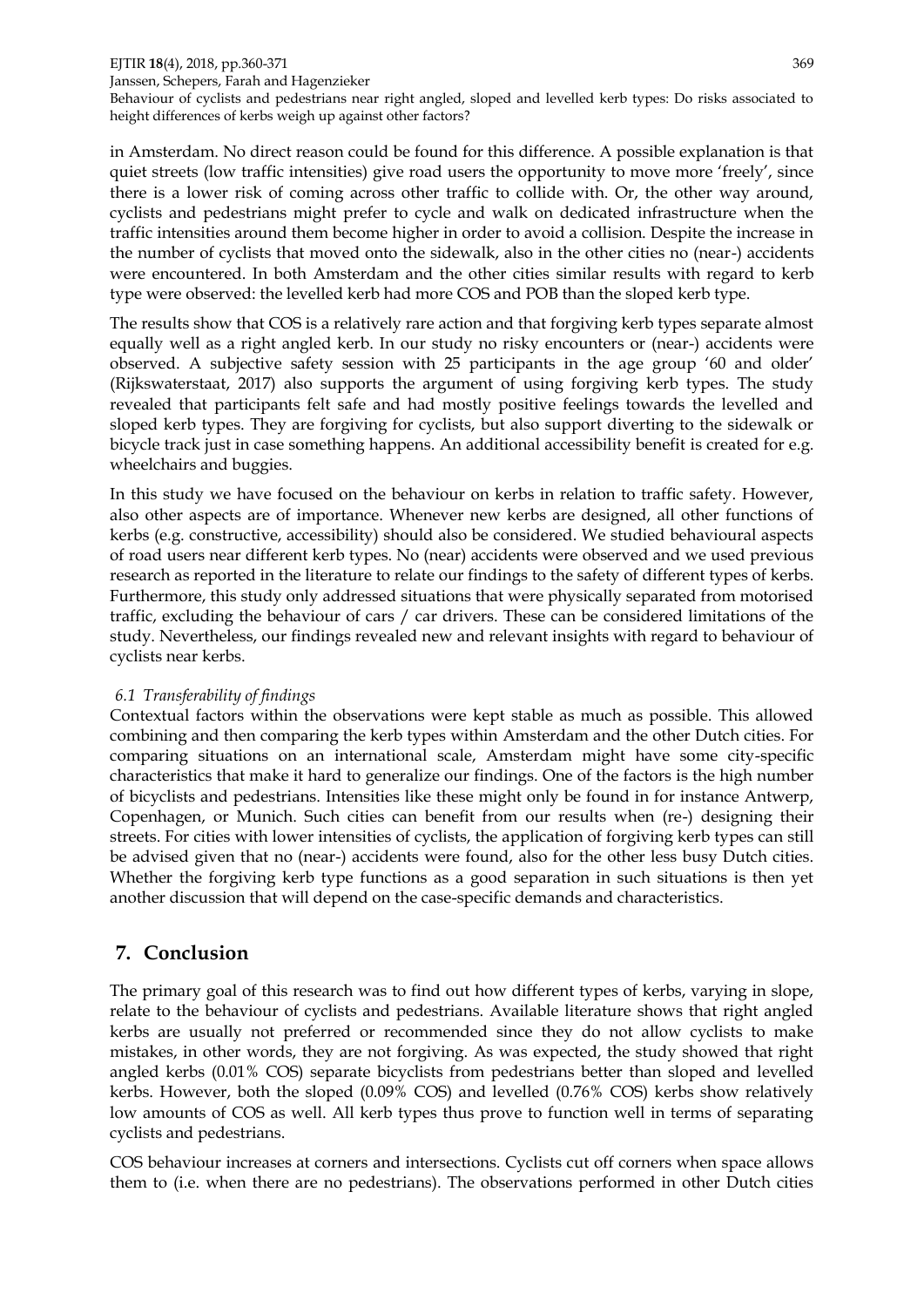show that COS might occur relatively more often in less crowded cities than Amsterdam. More research is needed as the number of observations in other cities was smaller than in Amsterdam. No (near-) accidents were observed in neither Amsterdam nor in other cities. Therefore, we consider it unlikely that the risks of the height difference weigh up against the advantages in terms of separating cyclists and pedestrians.

# **8. Recommendations**

In the ambition of separating bicyclists from pedestrians because of their different speeds and masses, as well as designing a 'forgiving' kerb to accept that people make mistakes, both the sloped and levelled kerb types come out as best practice. This is due to their forgiving state (they allow for making mistakes) and additional accessibility benefits. When selecting the best kerb type, a trade-off should be made in terms of forgivingness and level of separation. If separation of cyclists and pedestrians is considered relatively more important, a sloped kerb is preferred. If a higher level of forgivingness is considered relatively more important, a levelled kerb would be preferred.

Further research is recommended on the traffic safety and forgivingness of sloped kerb types. It is unknown what the safety effects are when a cyclist rides onto a sloped kerb unintentionally. Other factors that might influence the safety of sloped kerbs are visibility factors, which are related to the (absence of) shadow effect and height (low kerbs may be less visible). More research is needed on different (international) cities for comparing results. The non-Amsterdam cases show that COS might be more common in other situations (e.g. for lower intensities), but more data is needed to support this argument. Further study is also recommended on corners and intersections for which safety issues related to the visibility might appear. This requires more data and a more thorough research approach than applied here. A follow-up study could also investigate the relationship with the surroundings in terms of land-use or level of activity.

Finally, besides research on the specific dimensions of the treated kerb types, other less common kerb types might give promising results as well. Examples are rounded kerbs, a lowered sidewalk (downward kerb) and levelled kerbs with rumble strips.

# **References**

Babul, S., Frendo, T., Winters, M., Brubacher, J. R., Chipman, M. L., Chisholm, D., et al. (2010). Injuries to adult cyclists in Toronto and Vancouver: describing the circumstances as a first step towards injury prevention. *Injury Prevention Vol. 16, Issue Suppl 1*.

CBS. (2015). *Factsheet Nederland Fietsland.* Retrieved from CBS: https://www.cbs.nl/nlnl/achtergrond/2015/27/factsheet-nederland-fietsland

CBS. (2016). *Overledenen; doden door verkeersongeval in Nederland, wijze van deelname*. Retrieved from Centraal Bureau voor de Statistiek: http://statline.cbs.nl/StatWeb/publication/?VW=T&DM=s1n1& PA=71936ned

CBS. (2017). *Ritten van inwoners per provincie naar vervoerswijze.* Retrieved 1 4, 2018, from Centraal Bureau voor de Statistiek: https://www.cbs.nl/nl-nl/maatwerk/2017/45/ritten-van-inwoners-perprovincie-naar-vervoerswijze

Council of American Building Officials. (1992). *CABO/ANSI A117-1992.* Retrieved from American National Standards; Accessible and Usable Buildings and Facilities (Section 4.5.2.): https://law.resource.org/pub/us/code/ibr/ansi.a117.1.1992.pdf

Fietsberaad. (2005). *Fietsers in voetgangersgebieden; Feiten en richtlijnen.* Ede: Fietsberaad Publicatie nummer 8.